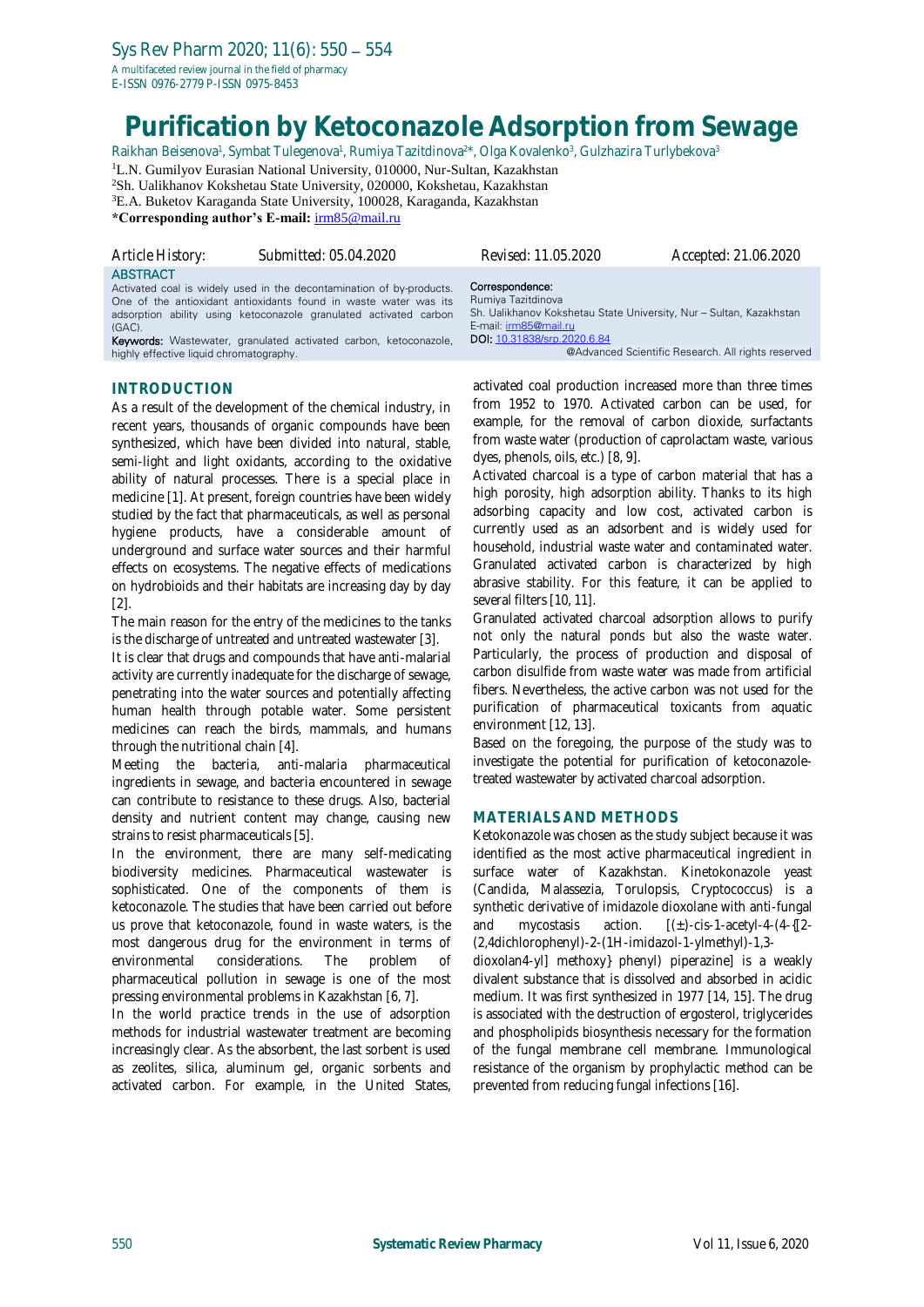

**Fig. 1:** Chemical structure of ketoconazole

It was found out that the level of ketoconazole in one of the active pharmaceutical ingredients that may have an impact on the environment in Kazakhstan exceeds the maximum permissible concentration by B.N. Aubakirova. In her works, all the experimental ecological data on the BPH's acute endpoints in water bodies are collected from the Web of Knowledge and SCOPUS, a collection of online datasets collected by all Google scholars in order to evaluate MACs [7].

Experimental studies have been undertaken to achieve our goals. A total of 12 samples were obtained from the study. Including one control group and three pilot groups. Each of them was done with a 3-repeat. 100 mg of standard ketoconazole were obtained for each sample. Then, in experimental groups 2, 100 mg of samples were added, 250 mg of group 3 samples and 500 mg activated charcoal for samples in group 4. All samples were shifted on a rotating table (~ 200 rpm). Suspensions containing reagents were left at least for 24 hours prior to use.

According to the United States Pharmacopoeia, ketoconazole is a pure substance according to the potentiometric method, and is often used as a formal method for the quantitative determination of drug forms using highly effective liquid chromatography (HPLC) [17, 18]. Experimental samples were taken from the filtrate for 24 hours and the suspension was quantified by the High Effective Liquid Chromatograph.

During the study, High Effective Liquid Chromatograph (HPLC) C-20 Prominence (Shimadzu Corporation, Kyoto, Japan) was used. The zigzag zones were collected using the Borwin Chromatography Software package. The mobile phase is acetonitrile and dissolved water at a ratio of 75: 25 (v / v), a flow rate of 1.0 ml / min and an ultraviolet detection of 220 nm; the price is 150 mm, the pH value is 4.0; room temperature (24  $\pm$  2 ° C). Distilled water was disinfected through the disinfectant Millipore (Watford, Hertz, Great Britain). Examples of ketoconazole tablets were purchased from pharmaceutical chemistries and acetonitrile (C2H3N) Sigma Aldrich, for High Effective Liquid Chromatograph. Based on the results of the study, 5 chromatographic scents were obtained (1-5,538; 2 - 6,084; 3 - 7,414; 4 - 8,872; 5 - 12,12).

All results are expressed as mean  $\pm$  deviation (SD). The average arithmetic (M), its mean error (m), the mean deviation of the mean  $(\delta)$  and the results were processed. To ensure that the differences are determined, the probability and probability of the contributing factor were evaluated  $(P)$ .

## **RESULTS AND DISCUSSION**

The results of the study revealed that contaminated water with ketoconazole can be purified by activated charcoal. The results of the experiment are presented in Table 1.

|       | <b>JUILINIC</b><br>THULLET CHULLIGHCC LIQUID CHIULIALUQI APHY |              |          |
|-------|---------------------------------------------------------------|--------------|----------|
| Group | Concentration                                                 |              |          |
|       | Ketoconazole, (mg/ml)                                         | GAC, (mg/ml) | Found, % |
|       | 100                                                           |              | 70.73    |
|       | 100                                                           | 100          | 76.75    |
|       | 100                                                           | 250          | 51.95    |
|       | 100                                                           | 500          | 33,08    |

**Table 1:** Results obtained from numerical determination of standard solution of ketoconazole Sample High Performance Liquid Chromatography

As can be seen in Figure 2, the results from the 1 group (control group) and 4 groups (500 mg activated charcoal) are significantly different from each other. Compared to the control group, there was no difference in 2 groups of 100 mg activated charcoal. That is, the ratio of ketoconazole in the samples was 76%. Comparing 3 groups with a control

group, the ratio of ketoconazole in the 250 mg activated charcoal samples is 51.95%. When comparing the last 4 groups with the control group, the level of ketoconazole decreased by 2 times in the samples after activation of 500 mg of activated carbon, on an average of 33,077%.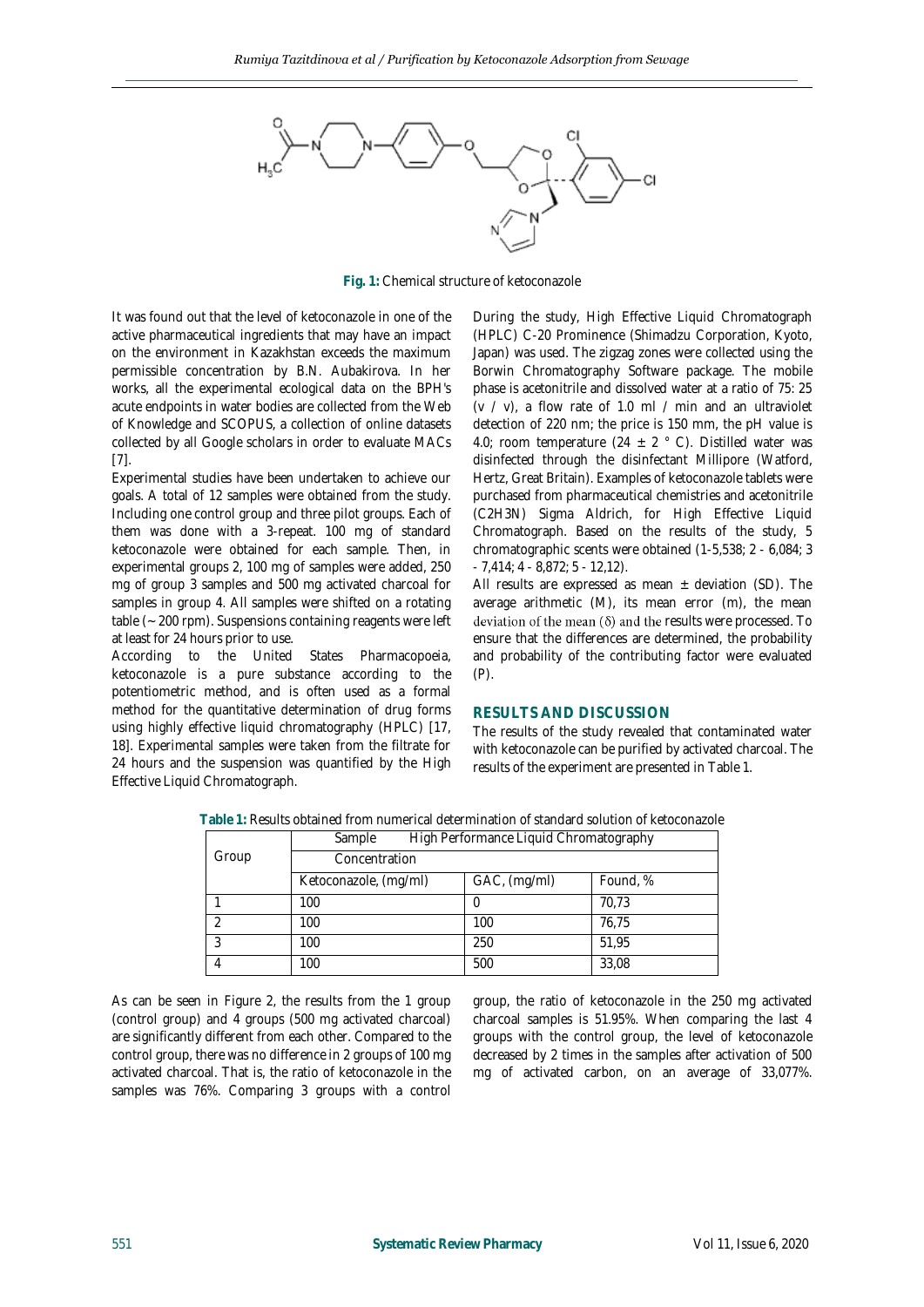

**Fig. 2:** Concentration of ketoconazole at chromatography after adsorption with granulated activated calcula (24 h)

Figure 3 shows the spectrum of the samples of the control group and the experimental group 2 comparatively. Compared to the control group 2, the mean deviation of ketoconazole with activated charcoal was  $1.36 \pm 0.57$  in 5

minutes (p < 0.05); 6.04  $\pm$  0.8 for 6 minutes; 7 by 5.61  $\pm$  2.1; 9 minutes to 14.24  $\pm$  3.7; 12 minutes was 76.75  $\pm$  19.57 (p  $< 0.05$ ).



**Fig. 3:** A - Chromatogram RP - HPLC. Practical spectrum for sampling of the control group. B - Chromatogram RP - HPLC. 2 - Experimental spectrum for samples of the experimental group (100 mg GAC)

Figure 4 shows the spectrum of samples of the control group and experimental group 3. Compared to the control group of the 3rd experimental group, the mean deviation of

ketoconazole after activated charcoal adsorption was  $3.27 \pm$ 1.04 in 5 minutes;  $5.5 \pm 2.1$  in 6 minutes;  $8.4 \pm 2.1$  in 7 minutes; 9 minutes to 15.46 ± 3.9; 12 minutes 51.95 to 14.37.

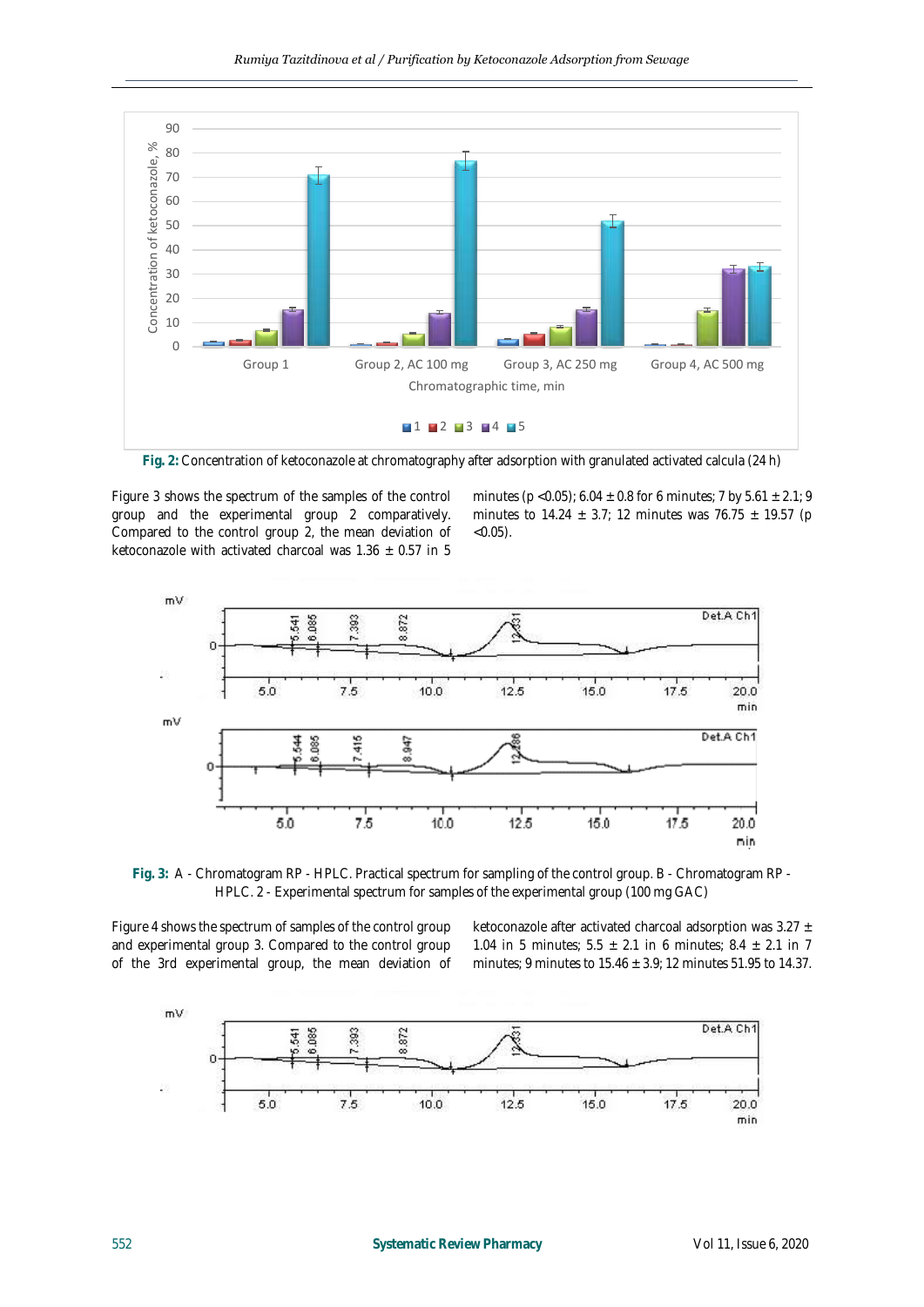

**Fig. 4:** A - Chromatogram RP - HPLC. Practical spectrum for sampling of the control group. B - Chromatogram RP - HPLC. Practical spectrum for samples of 3 experimental groups (250 mg GAC)

Figure 5 shows the spectrum of samples of the control group and experimental group 4 comparatively. The 4th experimental group was compared with the control group, mean deviation of ketoconazole after activated charcoal adsorption was 1.21  $\pm$  0.91 (p <0.05) for 5 minutes, 1.072  $\pm$ 0.8 (p < 0.001) for 6 minutes, 15 minutes in 7 minutes, 28  $\pm$ 9,16 (p < 0,01), 32,17  $\pm$  11,05 in 9 minutes and 33,076  $\pm$ 11,05 (p <0,05) for 12 minutes.



**Fig. 5:** A - Chromatogram RP - HPLC. Practical spectrum for sampling of the control group. B - Chromatogram RP - HPLC. 4 - Experimental spectrum for samples of experimental group (500 mg GAC)

Thus, the concentration of toxic pollutants in waste water can be reduced by using granulated activated carbon.

#### **CONCLUSION**

The results of this study have shown that the use of granular activated carbon can reduce the level of ecorich ketoconazole in waste water. That is, ketokonazole was inactivated by adsorbing by physicochemical activated charcoal. In the 2nd experimental group, ketoconazole was found to be 76.75% in the experimental group, 51.94% in the third experimental group and 33.08% in the 4th experimental group, with the concentration of ketoconazole decreased by 2 times after adsorbing with 500 mg of activated charcoal. If we clean the waste water through the adsorption method, 5 kg of activated charcoal in 5 liters of water should be added, and activated charcoal of 500 kg per 1 m3 of water should be used.

In subsequent studies, pharmaceutical preparations such as ketoconazole should be filtered through granulated activated charcoal from waste water.

#### **REFERENCES**

1. Deegan AM, Shaik B, Nolan K, Urell K, Oelgemöller M, Tobin J, Morrissey A. Treatment options for wastewater effluents from pharmaceutical companies. Environ. Sci. Tech., 2011; 8 (3): 649-666.

- 2. Kummerer K. Pharmaceuticals in the Environment. Environ. Resour., 2010; 35: 57-75.
- 3. Saleem M. Pharmaceutical wastewater treatment: A Physicochemical study. J. Res. (Science), 2007; 2(18): 125-134.
- 4. Sándor ZJ, Papp ZG, Kosáros TJ, Hegedűs R, Csengeri I. Studia Universitatis Vasile Goldis Arad, 2012; 22(2): 247-255.
- 5. Jones OAH, Voulvoulis N, Lester JN. Potential impact of pharmaceuticals on environmental health. Bull. WHO, 2003; 81(10).
- 6. Fick J, Derstro MH, Lindberg RH, Phan C, Tysklind M, Larsson DGJ. Contamination of surface, ground, and drinking water from pharmaceutical production. Envir.Tox. Chem., 2009; 28(12): 2522 2527.
- 7. Aubakirova BN, Beisenova RR, Boxall A. Prioritization of Pharmaceuticals based on Risks to the Aquatic Environments in Kazakhstan. Integr. Envir. Assessm. Man., 2017; 5: 832-839.
- 8. Guo B, Chang L, Xie K. Adsorption of Carbon Dioxide on Activated Carbon. J. Nat. Gas Chem., 2006; 15: 223-229.